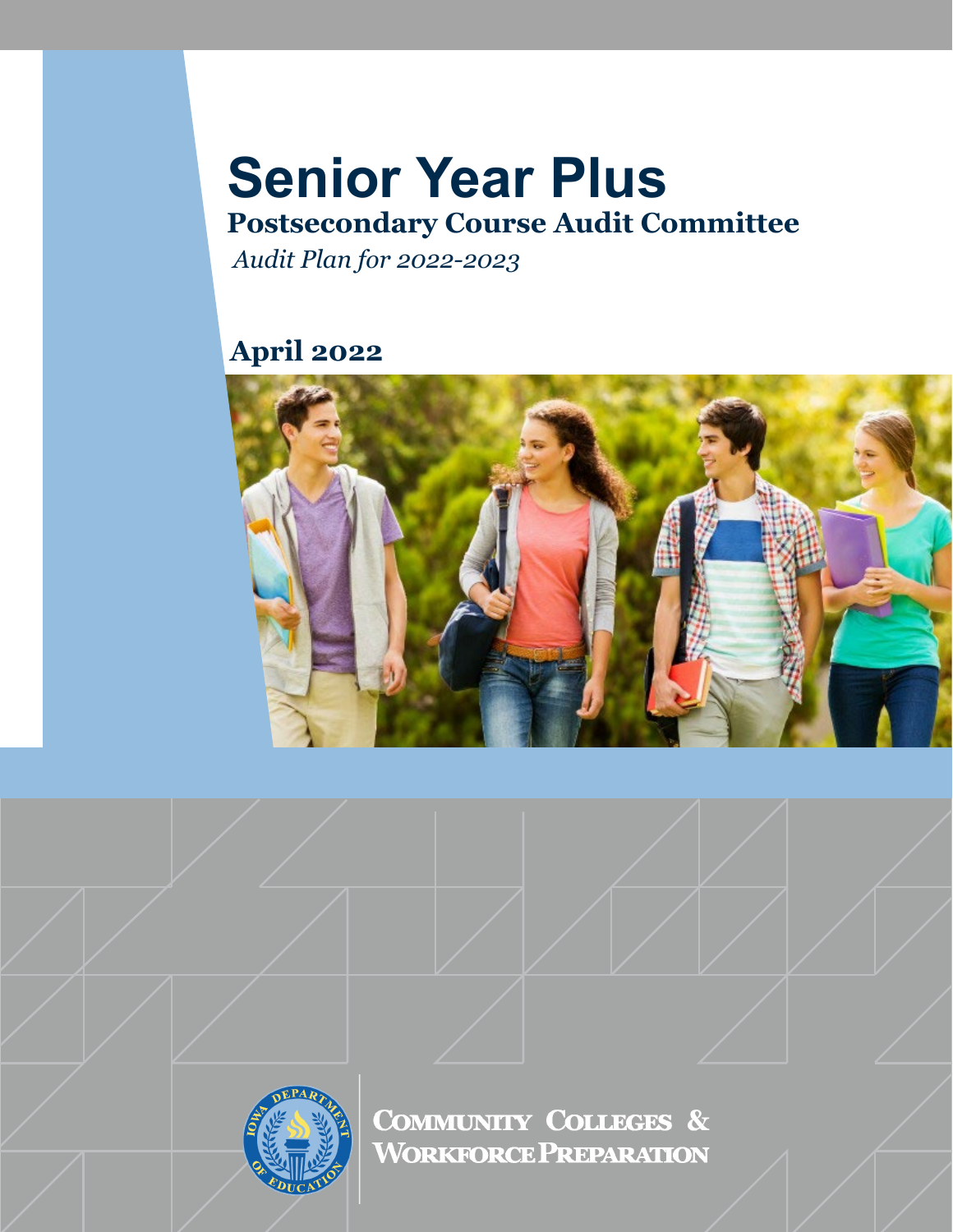#### **Iowa Department of Education**



Grimes State Office Building

Phone: 515-281-8260 Fax: 515-242-5988 www.educateiowa.gov

Ann Lebo Director, Iowa Department of Education 515-281-3436 ann.lebo@iowa.gov

Jeremy Varner Administrator, Division of Community Colleges and Workforce Preparation 515-281-8260 jeremy.varner@iowa.gov

Amy Gieseke Chief, Bureau of Community Colleges 515-858-2234 amy.gieseke@owa.gov

Jen Rathje Consultant, Bureau of Community Colleges 515-326-5389 jennifer.rathje@iowa.gov

Published: 2022

#### **State of Iowa Department of Education**  Grimes State Office Building 400 E. 14th Street Des Moines, IA 50319-0146

#### **State Board of Education**

Brooke Axiotis, President, Des Moines Bettie Bolar, Vice President, Marshalltown Rod Bradley, Denison Brian J. Kane, Dubuque Michael L. Knedler, Council Bluffs Mike May, Spirit Lake John Robbins, Iowa Falls Georgia Van Gundy, Waukee Hannah Groos, Student Member, Norwalk

#### **Administration**

Ann Lebo, Director and Executive Officer of the State Board of Education

#### **Division of Community Colleges and Workforce Preparation**

Jeremy Varner, Division Administrator

#### **Bureau of Community Colleges**

Amy Gieseke, Bureau Chief

Jen Rathje, Education Consultant

It is the policy of the Iowa Department of Education not to discriminate on the basis of race, creed, color, sexual orientation, gender identity, national origin, sex, disability, religion, age, political party affiliation, or actual or potential parental, family or marital status in its programs, activities, or employment practices as required by the Iowa Code sections 216.9 and 256.10(2), Titles VI and VII of the Civil Rights Act of 1964 (42 U.S.C. § 2000d2000e), the Equal Pay Act of 1973 (29 U.S.C. § 206, et seq.), Title IX (Educational Amendments, 20 U.S.C.§§ 1681 – 1688), Section 504 (Rehabilitation Act of 1973, 29 U.S.C. § 794), and the Americans with Disabilities Act (42 U.S.C. § 12101, et seq.). If you have questions or complaints related to compliance with this policy by the Iowa Department of Education, please contact the legal counsel for the Iowa Department of Education, Grimes State Office Building, 400 E. 14th Street, Des Moines, IA 50319-0146, telephone number: 515-281-5295, or the Director of the Office for Civil Rights, U.S. Department of Education, John C. Kluczynski Federal Building, 230 S. Dearborn Street, 37th Floor, Chicago, IL 60604-7204, telephone number: 312-730-1560, FAX number: 312-730-1576, TDD number: 800-877-8339,, email: OCR.Chicago@ed.gov.

 $\overline{\phantom{a}}$ 

### Iowa Department of Education **in the contract of Education** in the contract of the contract of the contract of the contract of the contract of the contract of the contract of the contract of the contract of the contract of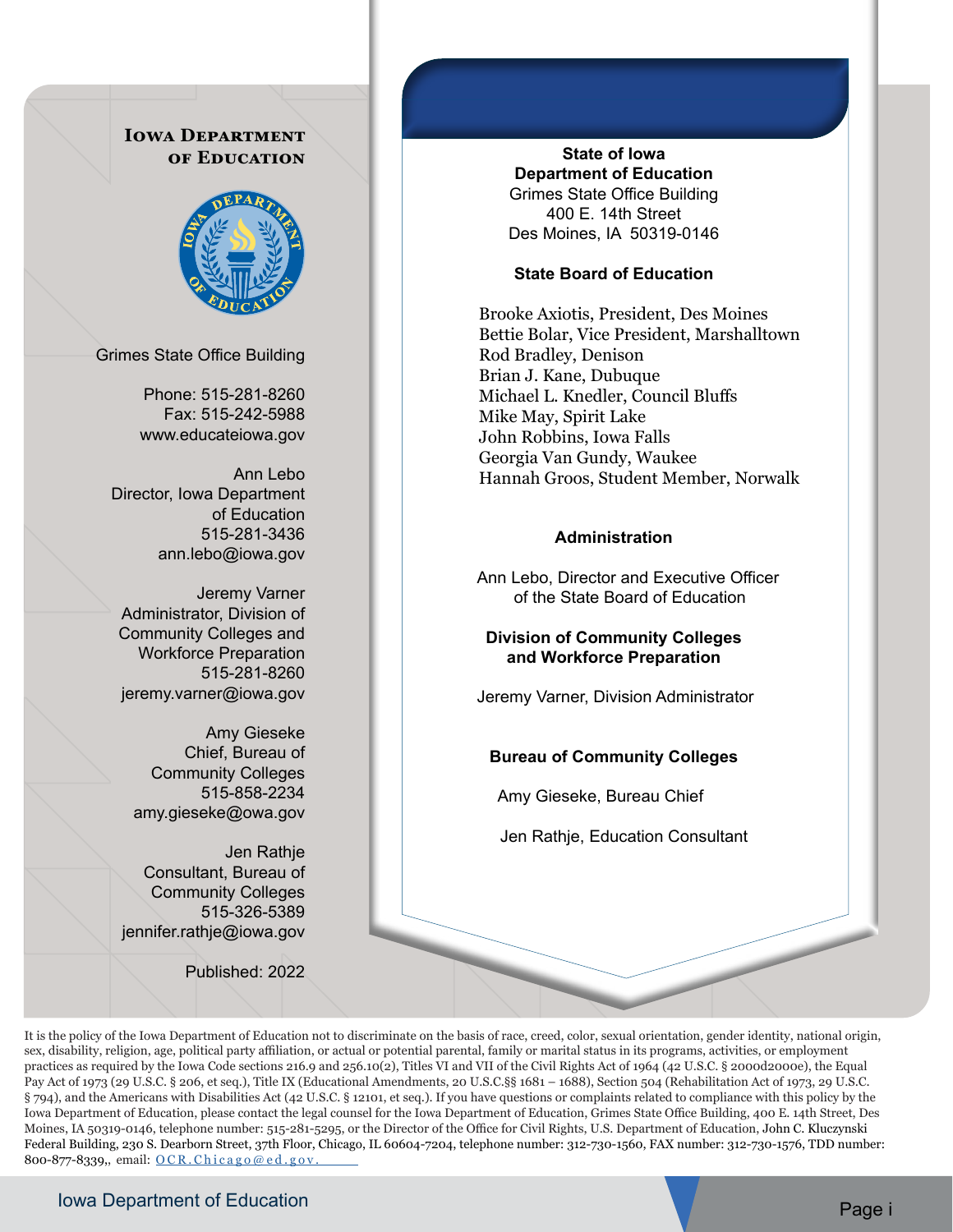## **Table of Contents**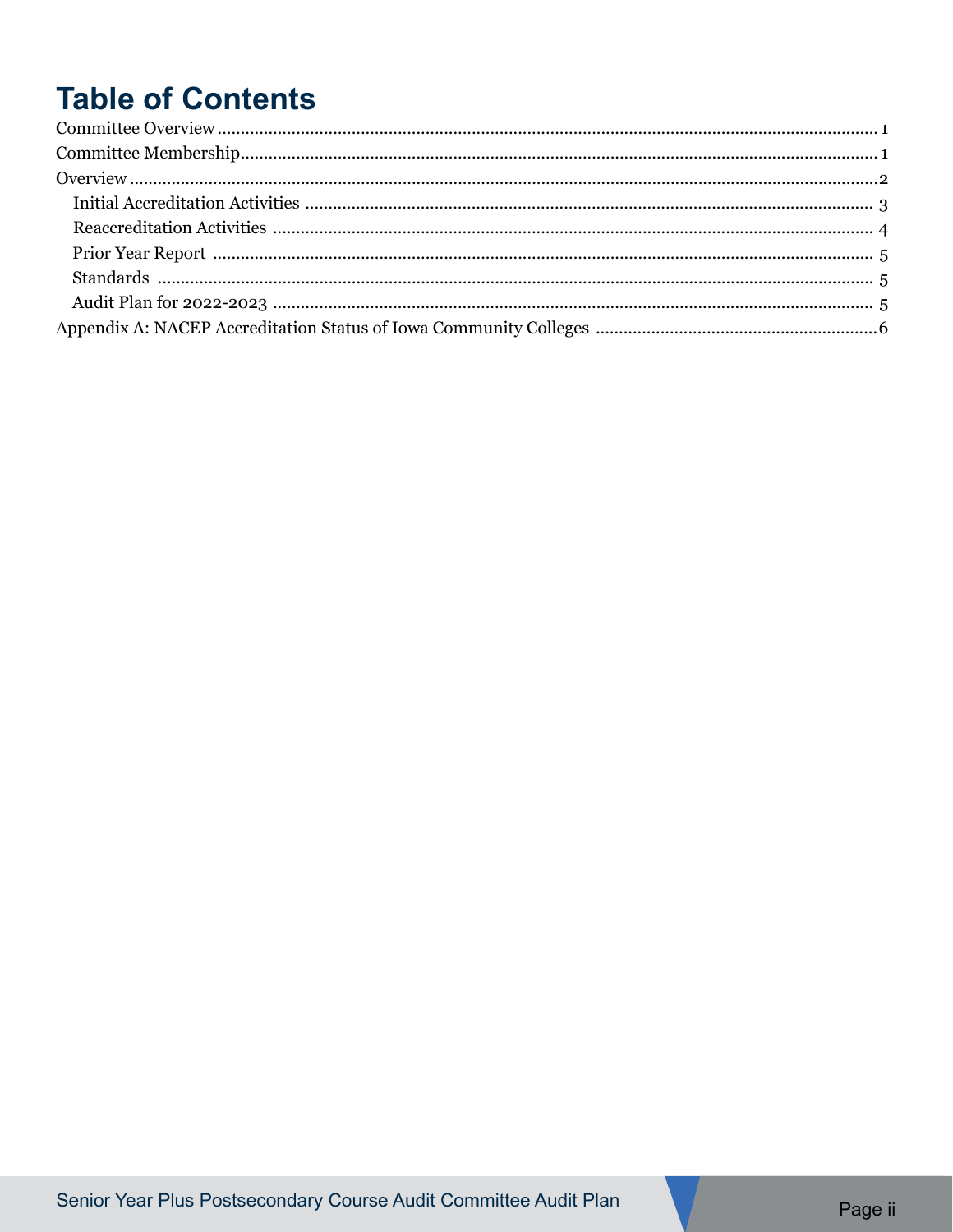## <span id="page-3-0"></span>**Committee Overview**

The Senior Year Plus Postsecondary Course Audit Committee was established by the Iowa Department of Education in May 2009. Mandated by Iowa Code 256.17, the committee is charged with reviewing samples of postsecondary courses delivered through Senior Year Plus programs. Standards for review are established by the committee and approved by the department.

If the committee determines that standards are not met for a concurrent enrollment course, the course is not eligible for school district supplementary weighted funding until the issue is remedied and the committee reinstates eligibility.

Findings are posted annually on the department's website in the form of this annual report. This annual report also includes the audit plan for fiscal year 2022-23. Committee membership includes representatives of K-12 school districts, community colleges, and public universities.

## **Committee Membership**

Andrew Beckett **Cynthia Phillips** Associate Dean, Office of the Provost Executive Director of High Schools University of Iowa Cedar Rapids CSD

**Liang Chee Wee Rachel Ramaeker Rachel Ramaeker** Northeast Iowa Community College Southwestern Community College

Superintendent

**Stacy Mentzer 200 Stacy Mentzer 200 Stacy Mentzer 200 Stacy Mentzer 200 Stacy Mental Professor of Practice** Vice President of Instruction Assistant Professor of Practice Iowa Central Community College

**Patrick Pease**  Associate Provost, Academic Affairs University of Northern Iowa

President Coordinator of Secondary Programs

**Ottie Maxey Mike Van Sickle**<br> **Superintendent** Superintendent Ballard CSD Louisa-Muscatine CSD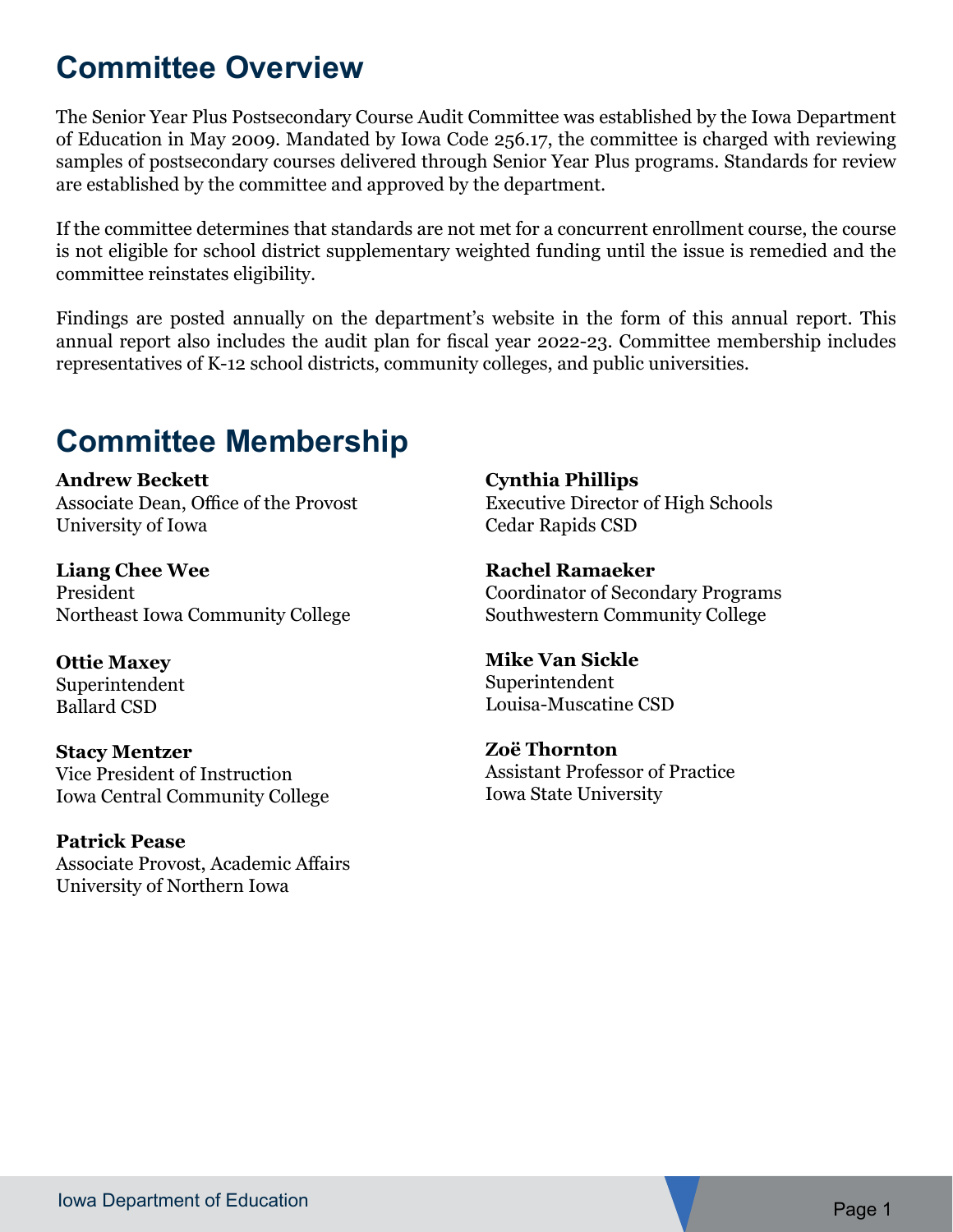## <span id="page-4-0"></span>**Overview**

The Senior Year Plus Postsecondary Course Audit Committee is charged with annually auditing postsecondary courses offered to high school students in accordance with Iowa Code Chapter 261E. The committee adopted an efficient process to meet this charge that leverages the mandated audit to ensure community college participation in a larger, sustained quality improvement process. The plan for fiscal years 2010-2015 entailed the beginning of a thorough review of the quality of concurrent enrollment offerings while limiting duplication with existing accountability mechanisms. The initial fiscal year 2010 plan was approved by the director of the Iowa Department of Education in May 2009 and the most recent plan was approved in April 13, 2022.

During the years of the committee's work, the scope of the audit was limited to concurrent enrollment courses (delivered by community colleges). In future years, if provided necessary resources, the scope may be broadened to include other Senior Year Plus offerings including Postsecondary Enrollment Options (PSEO), Project Lead the Way or Advanced Placement (AP) courses.

The committee's review was limited to specific concurrent enrollment standards impacting community colleges and school districts. Review criteria include those stated in Iowa Code 256.17, as well as other criteria in the National Alliance of Concurrent Enrollment Partnership (NACEP) standards. The charge of the committee is to review course syllabi, instructor qualifications, examples of student products, and the results of student assessments. In total, NACEP utilizes 16 national standards for curriculum, partnership, faculty, students, assessment, and program evaluation that encompass the mandated review criteria, as well as other Senior Year Plus requirements (Iowa Code 261E and 256.11) and appropriate practices. NACEP standards are in close alignment with Senior Year Plus requirements, as well as the Standards for Concurrent Enrollment Courses adopted by the community college chief academic officers in 2008. The department prepared a [crosswalk](https://educateiowa.gov/documents/senior-year-plus-syp/2021/01/nacep-senior-year-plus-crosswalk) which details the alignment between Senior Year Plus requirements and NACEP standards.

To ensure that NACEP standards are met, the organization utilizes an accreditation process. The audit committee has accepted institutions' submission of evidence of obtaining accredited status to demonstrate audit criteria are met. This evidence is reviewed through the state's community college accreditation process.

The intent of coupling this initiative with the NACEP accreditation process is to leverage the audit committee to incentivize participation in a larger, sustained quality improvement effort. This effort aligns with other accountability mechanisms, including the state accreditation processes for community colleges and school districts. Those processes have been modified to increase accountability for Senior Year Plus programming.

The NACEP accreditation process involves a rigorous peer review of concurrent enrollment practices to ensure that institutions demonstrate they meet or exceed measurable criteria for each standard. The process includes a self-study and a thorough review by a peer group from accredited institutions which include public two and four-year universities. Once accredited, institutions go through a full reaccreditation process every seven years. Accredited status certifies that courses delivered through concurrent enrollment are the same as other community college courses in terms of faculty credentials, curricula and syllabi, assessment and learning outcomes.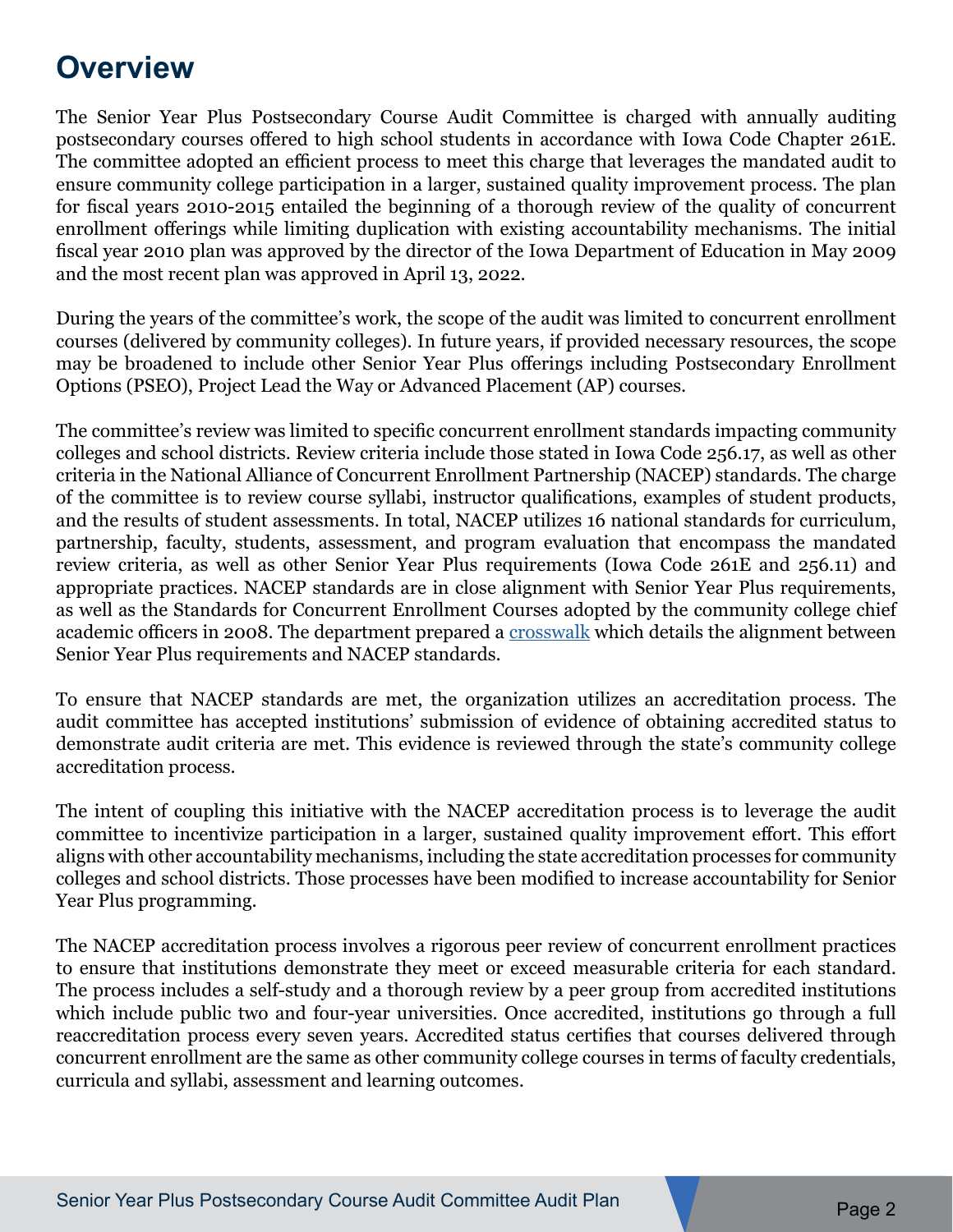### <span id="page-5-0"></span>**Initial Accreditation Activities**

As of the 2015-2016 academic year, all 15 colleges have become full members of NACEP. Following a recommendation of the community college chief academic officers, the Iowa Association of Community College Presidents stated its commitment to the process and having each college obtain accredited status expeditiously.

The audit committee stated in its 2011-12 audit plan if any college failed to make sufficient progress in obtaining NACEP accreditation, a rigorous alternative method for evaluating audit criteria would be implemented. The alternative method would ensure that the standards established by the committee and approved by the department were satisfactorily met. If any courses were found to have failed to meet the committee's standards through the alternative process, the course(s) would be ineligible for future school district supplementary weighted funding. The committee could reinstate course eligibility if corrective action was taken to remedy concerns and bring the course into compliance with the audit criteria within the specified timeframe. All audit findings would be shared with involved institutions and be shared with the public via the department's website.

In May 2011, the audit committee determined that each of Iowa's 15 community colleges continued to make adequate progress toward obtaining accredited status. Des Moines Area Community College sought and obtained accreditation during the organization's 2009-2010 accreditation cycle (accredited in fall 2010) and the other 14 signed letters of intent to apply during the 2011-2012 cycle. An additional 11 Iowa community colleges attained accredited status the following year, for a total of 12 accredited institutions at the end of the 2011-2012 application cycle.

If any college was not able to obtain accredited status and did not commit to seeking accredited status in the following application cycle (accredited in fall 2013), the audit committee would have reconvened and adopted an alternative method as previously described. This did not occur since the remaining colleges remained committed to obtaining accreditation from NACEP.

According to the 2012-13 audit plan, colleges that were unable to obtain accredited status during the 2011-2012 application cycle were subject to state review. The reviews were limited in scope and focused on core requirements in Iowa Code 256.17, including instructor qualifications and course syllabi.

Per the 2012-13 audit plan, the department requested additional documentation from each of the remaining three nonaccredited colleges including: the NACEP peer evaluation report identifying deficiencies, the college's plan for addressing identified deficiencies, and a letter reaffirming the institution's commitment to obtaining accredited status.

The department analyzed the documentation of the three colleges subject to the review, and two provided sufficient evidence to demonstrate that they did not violate the Senior Year Plus requirements that would be included in a limited state review. In July 2012, the committee noted these institutions were making sufficient progress and met expectations for fiscal year 2012. The third did not provide sufficient evidence to demonstrate review requirements were met and was subject to a site visit. One issue was identified through the review and was immediately remedied. In November 2012, the committee noted the last college met expectations for fiscal year 2012.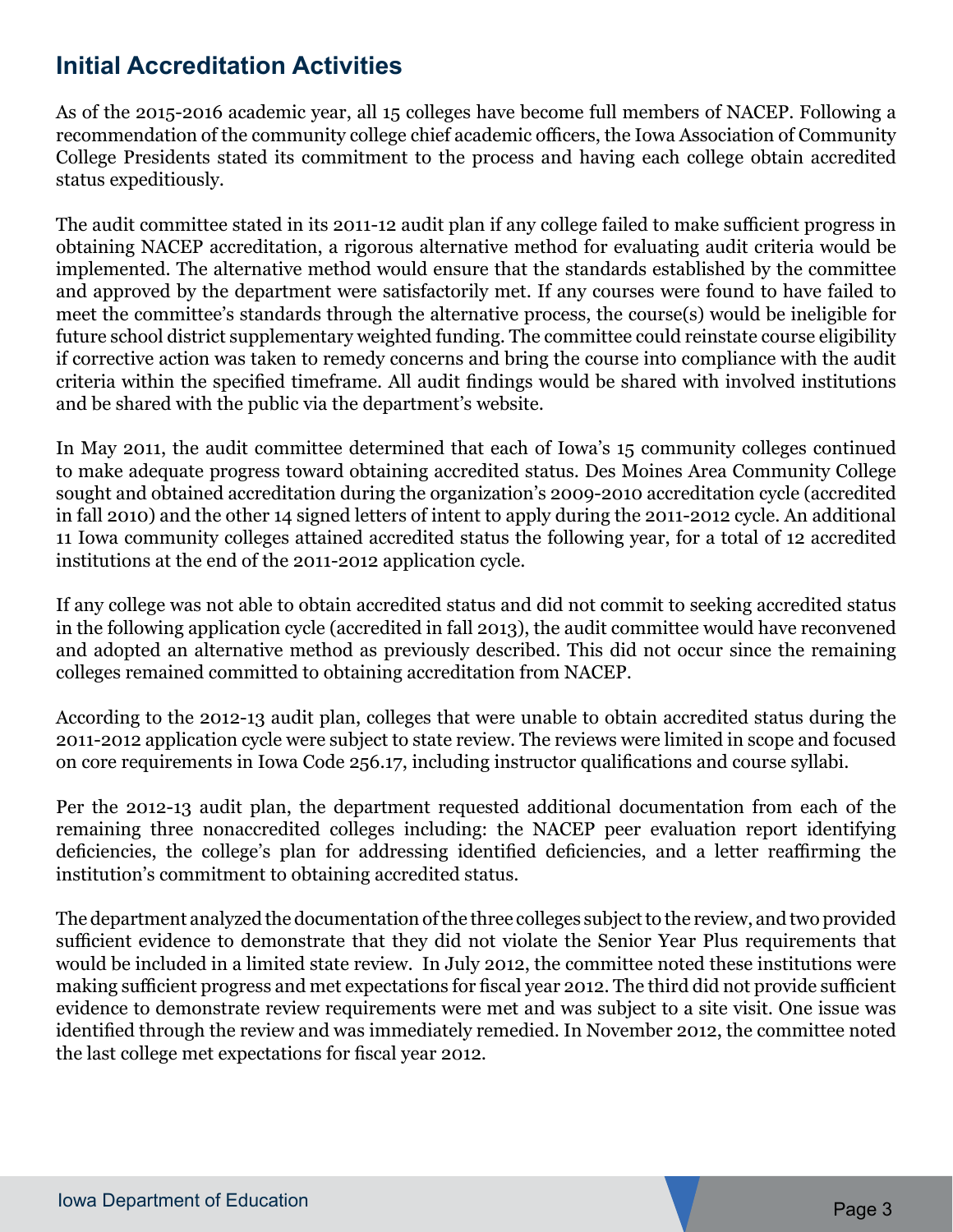<span id="page-6-0"></span>During fiscal year 2013, two of the remaining three community colleges obtained accredited status. Iowa Lakes Community College did not obtain accredited status but remained committed to the process. The committee determined that a mentoring arrangement between Hawkeye Community College and Iowa Lakes Community College would be used to demonstrate the college was meeting standards until its next application was processed. Through the arrangement, Hawkeye Community College identified deficiencies in Iowa Lakes' 2012-2013 NACEP application and provided technical assistance regarding concurrent enrollment program delivery, documentation protocols, and application preparation.

Iowa Lakes Community College's NACEP accreditation application was submitted in July 2014. The application, including all required evidence, was audited by a team of peer reviewers from accredited two- and four-year institutions. The review team submitted their findings to the NACEP Accreditation Commission, which made a final accreditation decision in April 2015. Following their April 2015 meeting, the NACEP Accreditation Commission announced that Iowa Lakes Community College obtained accredited status. Accordingly, all 15 of Iowa's community colleges have satisfied this committee's criteria for obtaining accredited status by NACEP.

### **Reaccreditation Activities**

Des Moines Area Community College was the first institution to obtain NACEP reaccreditation in 2017. The majority (eleven) of the community colleges pursued and obtained reaccreditation in 2019: Eastern Iowa Community College, Hawkeye Community College, Indian Hills Community College, Iowa Central Community College, Iowa Valley Community College District, Kirkwood Community College, North Iowa Area Community College, Northeast Iowa Community College, Northwest Iowa Community College, Southwestern Community College and Western Iowa Tech Community College. Southeastern Community College was granted reaccreditation during the 2019-20 application cycle and is the latest institution to have earned reaccreditation in May 2020.

Iowa Western Community College also sought reaccreditation during the 2019-2020 application cycle; however, based on the application for submission, the Commission voted and determined an extension of one year would be granted to the institution to provide evidence and address the Commission's concerns, which allowed the institution to remain accredited through the 2020-2021 academic year. The Commission reached this decision based on the findings that the program provided evidence of compliance with the majority of NACEP's 16 accreditation standards. Due to the COVID-19 pandemic, the Commission postponed the 2020-2021 accreditation cycle and granted institutions receiving oneyear extensions up to two years, if needed, to provide adequate evidence. As a result, Iowa Western was provided an extension of up to two years of its current accreditation term through the end of the 2021- 2022 academic year.

The NACEP Accreditation Commission also voted in May 2020, as a result of postponing the 2020- 2021 accreditation cycle, that each NACEP accredited program would receive one additional year of accreditation, therefore, Iowa Lakes Community College will be preparing to reapply for accreditation during the next accreditation application cycle in 2022-2023.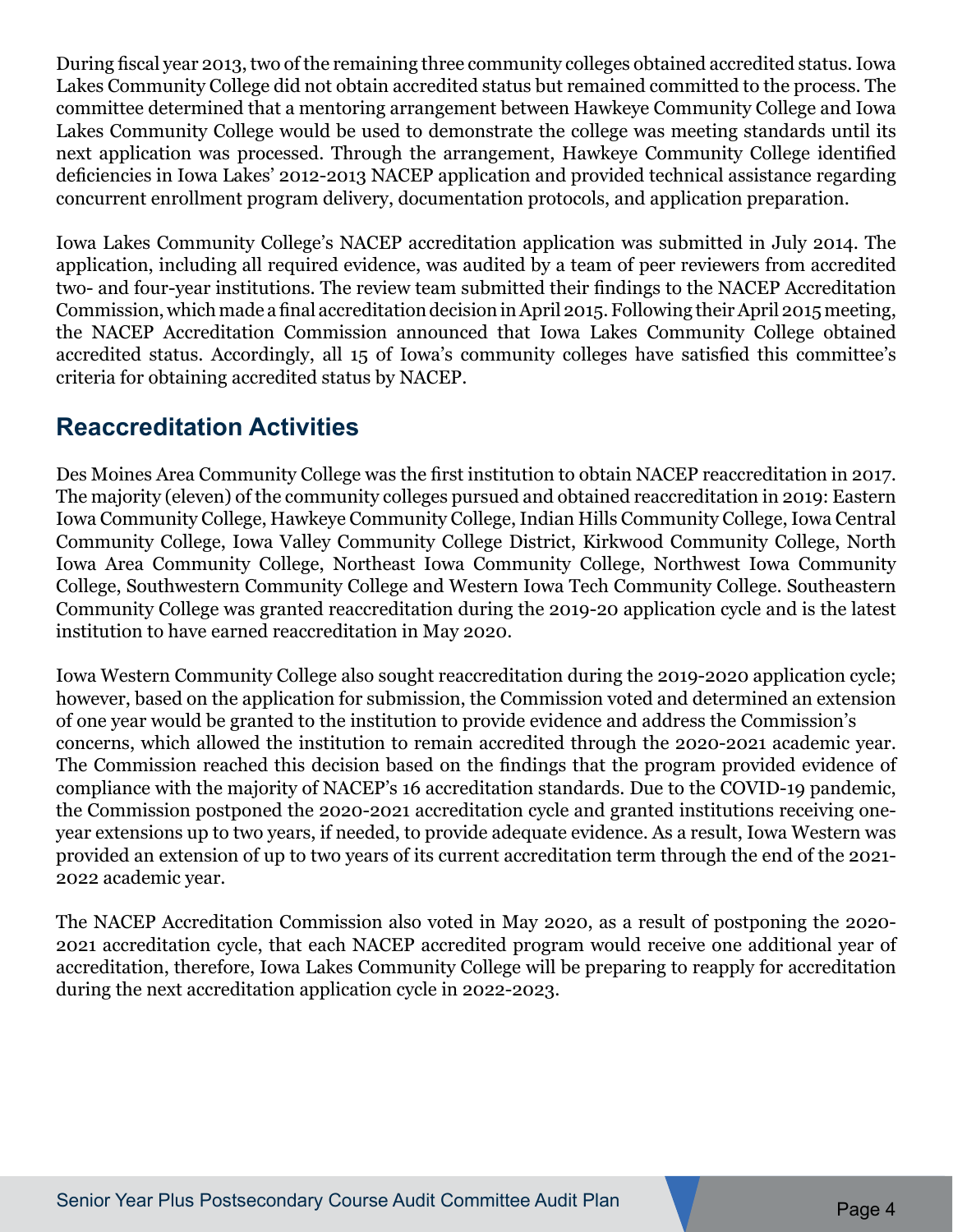## <span id="page-7-0"></span>**Prior Year Report**

All community colleges continue to maintain NACEP accredited status.

The NACEP Accreditation Commission discussed Iowa Western's progress during their spring 2021 meeting and determined the program had developed policies and practices that meet the intent of the required NACEP standards. Based on the COVID-19 extension, the Commission granted Iowa Western an additional year of reporting during the 2021-2022 academic year to address concerns of the Commission. As a result of newly implemented practices by NACEP, a site visit by the assigned peer review team is now required of all institutions seeking accreditation. NACEP conducted a site visit (virtually) with Iowa Western on March 21, 2022 to discuss their progress towards reaccreditation. The Commission will vote on Iowa Western's reaccreditation during their spring 2022 meeting, and voting options include to accredit or deny accreditation.

Iowa Lakes Community College is currently preparing for NACEP reaccreditation, and submitted their pre-application in December 2021. Iowa Lakes will submit their full accreditation application and supporting evidence of NACEP's 16 accreditation standards by June 2022 for consideration of NACEP reaccreditation. Iowa Lakes remains accredited through the end of the 2022-2023 academic year.

### **Standards**

Per a unanimous reaffirmation vote of the Postsecondary Course Audit Committee at its April 2022 meeting, the [NACEP standards](http://www.nacep.org/docs/accreditation/NACEP_Standards_2017_and_Required_Evidence%202019%20updated%2003.2020.pdf) are the standards by which the committee reviews concurrent enrollment courses. The standards were approved by the Iowa Department of Education.

### **Audit Plan for 2022-2023**

The 2022-2023 audit plan requires all community colleges continue to demonstrate that the committee's criteria are met through NACEP accreditation. The plan does not provide for an alternative means for demonstrating state standards are met. All community colleges must demonstrate standards are met through NACEP accredited status.

Concurrent enrollment courses provided by institutions without NACEP accredited status will not be eligible for supplementary weighted funding (to school districts) per Iowa Code 256.17. The committee has determined the NACEP accreditation process is effective in ensuring the quality of concurrent enrollment offerings. The committee will continue to review the effectiveness of this process in ensuring the quality of concurrent enrollment in future years. The committee will also continue to review the scope of reviews and consider whether to broaden audits to courses delivered through other Senior Year Plus programs.

The committee's plan was approved by the Iowa Department of Education in April 13, 2022 .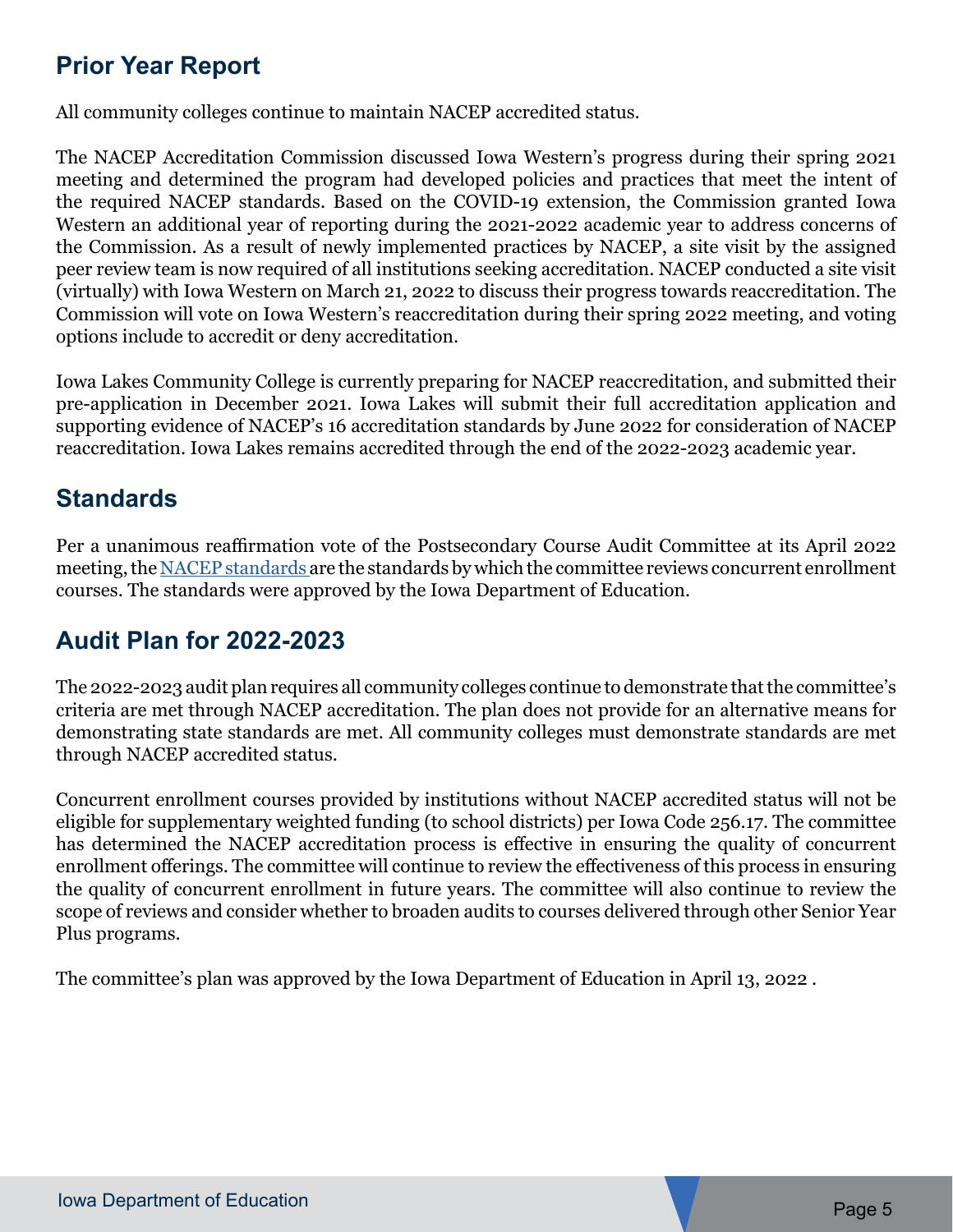## <span id="page-8-0"></span>**Appendix A: NACEP Accreditation Status of Iowa Community Colleges**

| <b>Institution</b>                                                | <b>Concurrent</b><br><b>Enrollment</b><br><b>Partnership</b> | <b>Initially</b><br><b>Accredited</b> | <b>Reaccredited</b> | <b>Reapply</b><br><b>Date</b> | <b>Accredited</b><br><b>Through</b><br><b>Academic</b><br>Year |
|-------------------------------------------------------------------|--------------------------------------------------------------|---------------------------------------|---------------------|-------------------------------|----------------------------------------------------------------|
| Des Moines Area<br><b>Community College</b>                       | <b>DMACC</b><br>Career<br>Advantage                          | 2010                                  | 2017                | 2024                          | 2024-25                                                        |
| Eastern Iowa<br><b>Community College</b>                          | College<br>Connection                                        | 2012                                  | 2019                | 2026                          | 2026-27                                                        |
| Hawkeye<br><b>Community College</b>                               | CollegeNow!                                                  | 2012                                  | 2019                | 2026                          | 2026-27                                                        |
| <b>Indian Hills</b><br><b>Community College</b>                   | <b>High School</b><br>Programs                               | 2012                                  | 2019                | 2026                          | 2026-27                                                        |
| <b>Iowa Central</b><br><b>Community College</b>                   | Earlybird<br>Program                                         | 2012                                  | 2019                | 2026                          | 2026-27                                                        |
| <b>lowa Lakes</b><br><b>Community College</b>                     | <b>Career Connect</b>                                        | 2015                                  |                     | 2022                          | 2022-23                                                        |
| <b>lowa Valley</b><br><b>Community College</b><br><b>District</b> | Concurrent<br>Enrollment<br>Program                          | 2012                                  | 2019                | 2026                          | 2026-27                                                        |
| <b>Iowa Western</b><br><b>Community College</b>                   | Secondary<br>Program                                         | 2013                                  |                     | 2019                          | 2021-22                                                        |
| Kirkwood<br><b>Community College</b>                              | Credit in High<br>School                                     | 2012                                  | 2019                | 2026                          | 2026-27                                                        |
| North Iowa Area<br><b>Community College</b>                       | <b>Career Link</b>                                           | 2012                                  | 2019                | 2026                          | 2026-27                                                        |
| Northeast lowa<br><b>Community College</b>                        | <b>High School</b><br>Partnerships                           | 2012                                  | 2019                | 2026                          | 2026-27                                                        |
| Northwest Iowa<br><b>Community College</b>                        | <b>College For You</b>                                       | 2012                                  | 2019                | 2026                          | 2026-27                                                        |
| Southeastern<br><b>Community College</b>                          | <b>JumpStart</b>                                             | 2013                                  | 2020                | 2027                          | 2027-28                                                        |
| Southwestern<br><b>Community College</b>                          | Concurrent<br>Enrollment<br>Program                          | 2012                                  | 2019                | 2026                          | 2026-27                                                        |
| Western Iowa Tech<br><b>Community College</b>                     | <b>College Now</b>                                           | 2012                                  | 2019                | 2026                          | 2026-27                                                        |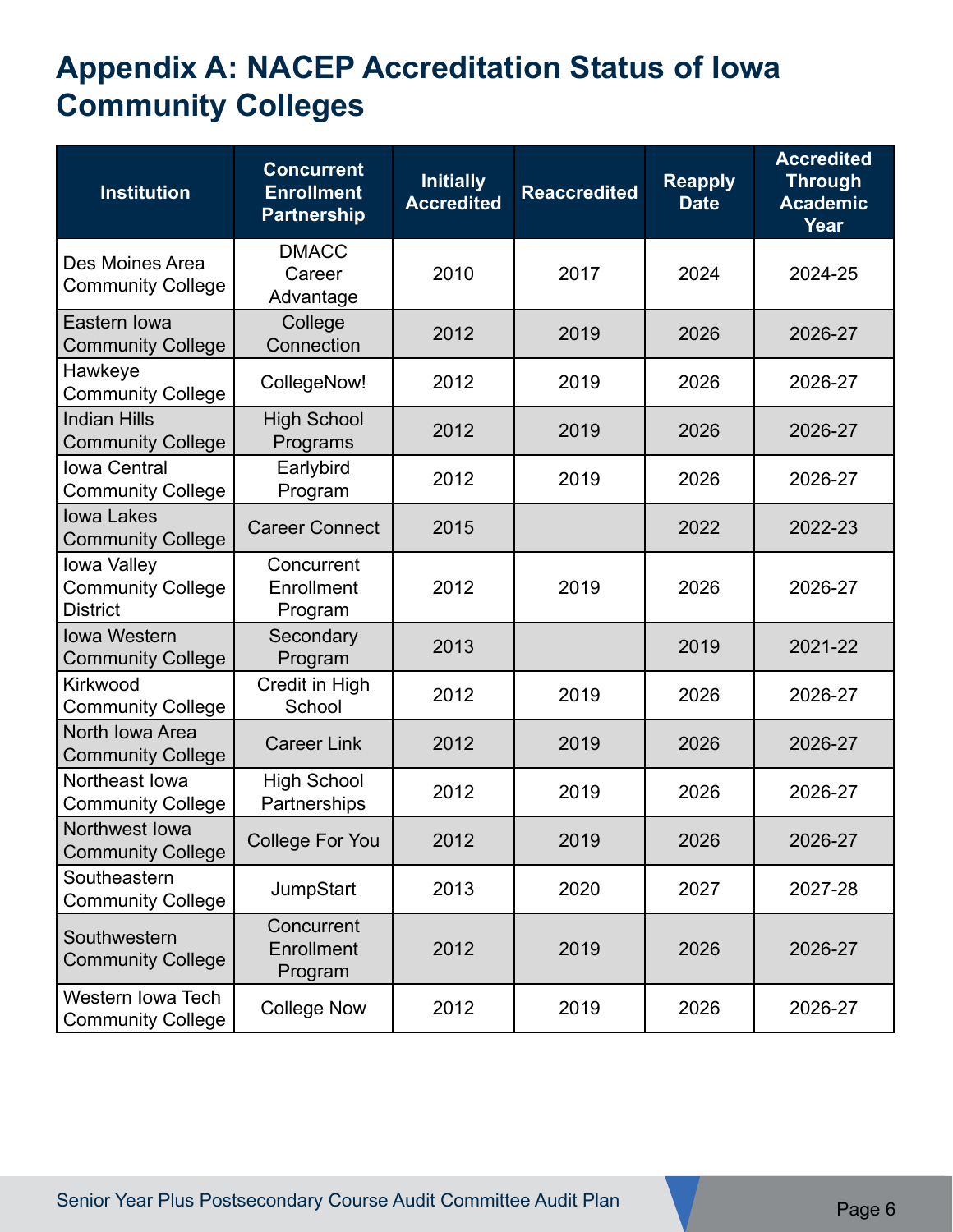*This page intentionally left blank.*